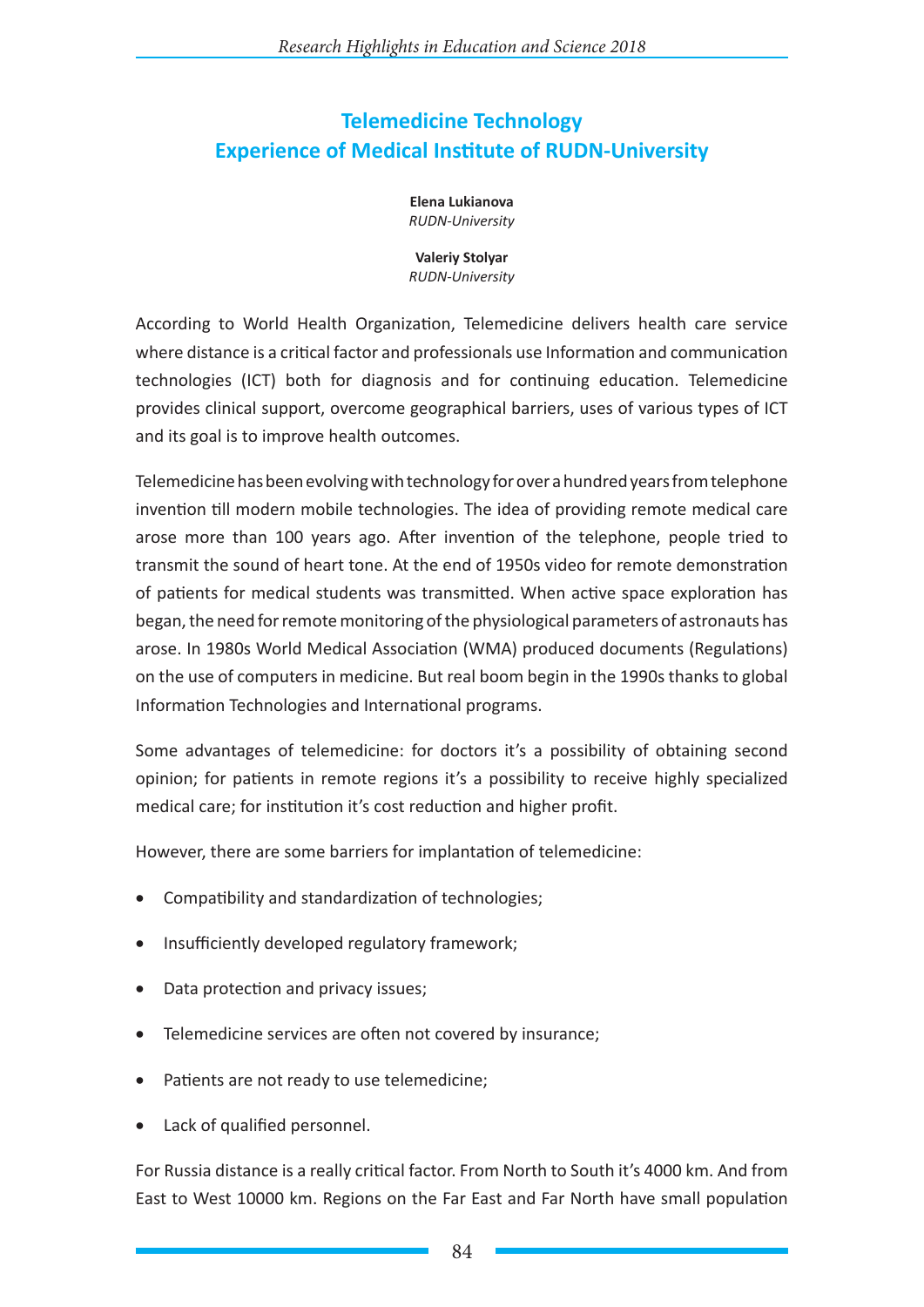density and they need consultations of doctors who usually works in a big cities. For example for medical examination of people of the Arctic zone temporary centers which use satellite channel for consulting with leading specialists are installed.



Figure 1. Business Game on Telemedicine

Especially for remote areas of Siberia, Far East, Far North and Zabaykalye mobile consultancy and diagnostic centers were created. It's so called "Health trains". Trains are modern equipment with X-rays, ultrasound, endoscopy rooms. Also trains include telemedicine room with a Satellite Communication System to produce videoconferences with leading specialists.



Figure 2. Wireless Transmission of Ophtalmological Operation

In 1997 in frame of project "Moscow to the Russian regions" the first remote interactive lecture was organized, during this lecture doctor-cosmonaut Oleg Yurievich Atkov had conversated with doctors in real time. Now we use videoconference in medical education: we've organized telelectures with interactive communication between the lectors and remote audience.

In 2015 our department of medical informatics and telemedicine developed new Curriculum module "Telemedicine" for students of 4th and 5th years. It takes 36 hours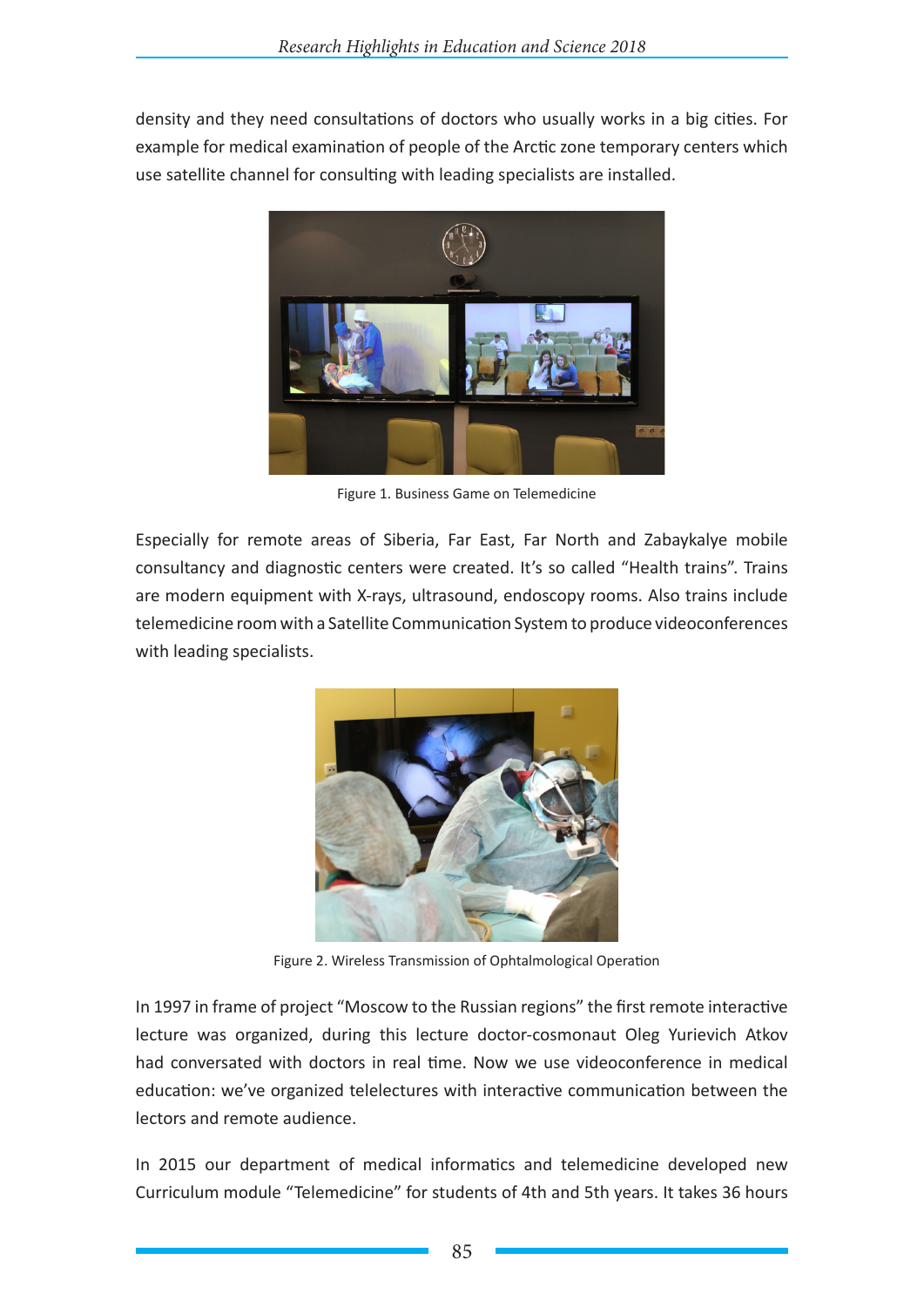(one credit). Main professional competence that is formed is the ability to use modern management methods to solve Medical Diagnostic problems. Some topics, that are included:

- the fundamentals of telemedicine,
- the world trends in its development:
- technological equipment of telemedicine events;
- hardware and software of telemedicine;
- • economic and legal aspects of telemedicine;
- scenarios of telemedicine activities

For practical skills in our course we've included business games, for example, remote consultant doctor-doctor, remote mentoring during operations or diagnostic procedure. We demonstrate to students masterclasses from leading clinics of Russia, Europe, India, Brazil and Canada. During three years we have thought about 2000 students from different countries.

Also we have two distant programs for practitioners – "Telemedicine technologies in healthcare Practice" and "Telemedicine in the Healthcare System" - first one gives basic knowledge and another one advanced set like tele-radiology. We involve specialists from different countries for holding interactive master-classes with online broadcasting of surgery procedures. Ability to see operation "by the eyes of the surgeon" is the essence of interactive master-classes on basic of videoconferences. Russian scientists have developed hardware-software unit for wireless transmission and processing of three-dimensional visualization of the ophthalmological operation and they have several scientific patents.

Our telemedicine center is equipped with all modern ITU standards for video conferencing, HD camcorder, professional document camera, built-in illumination plate for displaying X-rays.

Teaching approach allows to obtain theoretical knowledge and practical skills of videoconferencing and distance education.

## **References**

Stolyar V., Lukianova E., Amcheslavskaya M., Lyapunova T., Shimkevich E., Protsenko (2018). Modern approach to the study of telemedicine technologies in the Medical Institute // *Journal of the International society for telemedicine and eHealth (JISfTeH), №6*, (е12).